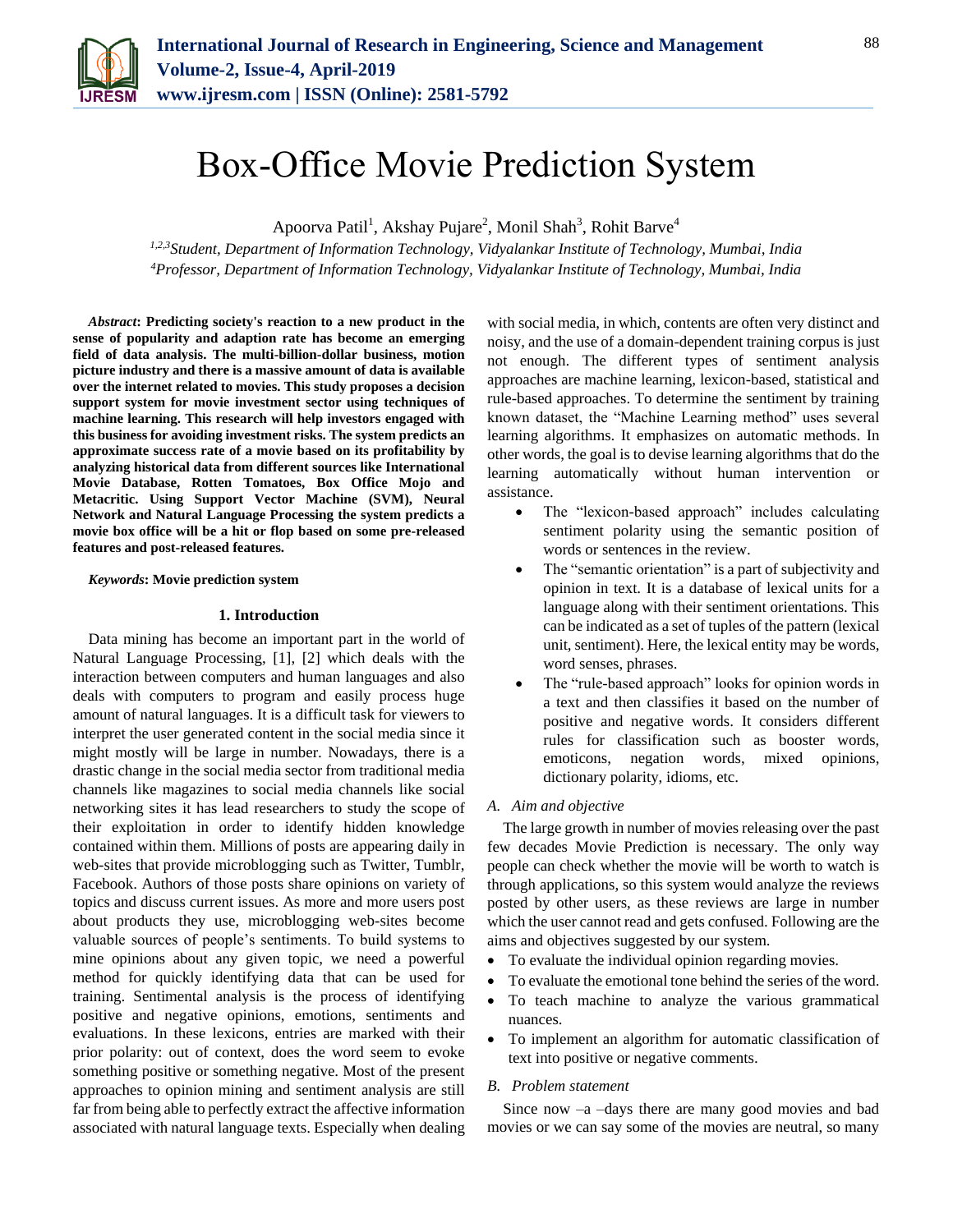

a times people realize and analyze after seeing a movie that they have wasted their time and money. In today's scenario it is difficult to analyze whether the particular movie will be a good, bad or neutral movie before seeing it or before it gets released.

### **2. Literature survey**

There are two methods broadly used to recognize the assessments from the content. They are Symbolic methods and Machine Learning procedures [3].

- *Analysis using Symbolic Techniques:* A typical system utilizes the accessibility of lexical assets. Turney recommended an approach for opinion investigation called 'sack of words'. In the specified approach, singular words are dismissed and just accumulations of words are considered. He accumulated word having descriptors or qualifier for the extremity of survey from a web crawler Altavista. A lexical database called WordNet was utilized by Kamps et. al. which decides a passionate matter in a word. WordNet conveys equivalent words and separation metric to discover the introduction of descriptors. To beat impediments in lexical substitution assignment, Baroni et. al. built up a framework upheld by word space show formalism along these lines speaking to neighborhood words. EmotiNet adroitly spoke to the content that put away the structure of genuine occasions in a space. This was presented by Balahur et. al.
- *Analysis using Machine Learning Techniques:* Under this system, there are two sets, to be specific a preparation set and a test set. By and large, the dataset which is gathered from various sources and whose conduct and yield esteems are known to us falls into the classification of preparing informational collections. Conversely with this, the datasets whose esteems or conduct are obscure to us are called as test informational indexes. Here various classifiers are prepared with preparing information and after that obscure information or we would say be able to a test information is given to this model to get coveted outcomes. Machine Learning comprises of different distinctive classifiers, for example, Ensemble classifier, k-means, Artificial Neural Network and so on. These are utilized to characterize surveys. Y. Mejova et al in his exploration work suggested that we would use be able to the nearness of each character, recurrence of events of each character, word which is considered as nullification and so forth as components for making an element vector. He additionally demonstrates that we can successfully utilize unigram and bigram ways to deal with make include vector in Sentiment investigation. Domingos et al proposed that Naive Bayes functions admirably for subordinate components for certain issue.

### **3. Proposed system**

Predicting society's reaction to a movie in the sense of adaption rate and popularity has become an emerging field of data analysis. The system predicts a movie box office will be a hit or flop based on some pre-released features and postreleased features, using Support Vector Machine (SVM), Neural Network and Natural Language Processing. We are going to perform sentiment analysis in our project to know people's opinion. Sentiment analysis is basically concerned with opinions from text and analysis of emotions. We can refer sentiment analysis as opinion mining. Sentiment analysis justifies and finds the person's sentiments with respect to a given source of content. Social media contains massive amount of sentimental data in form of blogs, tweets and posts, updates on the status, etc. Sentimental analysis is very useful to express the opinion of the mass of this largely generated data. Twitter sentiment analysis is tricky as compared to broad sentiment analysis because of the slang words and repeated characters and misspellings. We know that the maximum length in Twitter is 140 characters of each tweet. So it is important to recognize correct sentiment of each word. In our project we are proposing a model with high accuracy of sentiment analysis of tweets with respect to latest reviews of upcoming Bollywood and Hollywood movies. Most of the present approaches to opinion mining and sentiment analysis are still far from being able to perfectly extract the affective information associated with natural language texts. Especially when dealing with social media, in which, contents are often very distinct and noisy, and the use of a domain-dependent training corpus is just not enough.

### **4. Methodology**

Various methods have been used to do sentiment analysis of tweets. In our research we have used two approaches. Lexicon Based and Rule Based approach. Matching algorithm is used to find out the polarity of words. We are classifying these tweets as positive and negative to give sentiment of each tweet. The following figure shows the entire proposed system architecture. The proposed system contains various phases of development. A dataset is created using twitter posts of movie reviews. Here we perform sentiment analysis on each word in the tweets. First we collect all the tweets in a file. Then in the next step, extract sentences based on punctuation mark. Then we tokenize sentences based on word boundaries. In the next step extracted words are matched against word in the positive and negative word corpuses that we have already built. Polarity of each word is thus found out using matching algorithms. Then in the next phase, final polarity of sentence is drawn based on the count. In the final phase the polarity of entire tweets are found using the count and generate a summary based on that.

- *A. Creation of dataset*
	- A dataset is created using twitter posts of movie reviews and related tweets about those movies.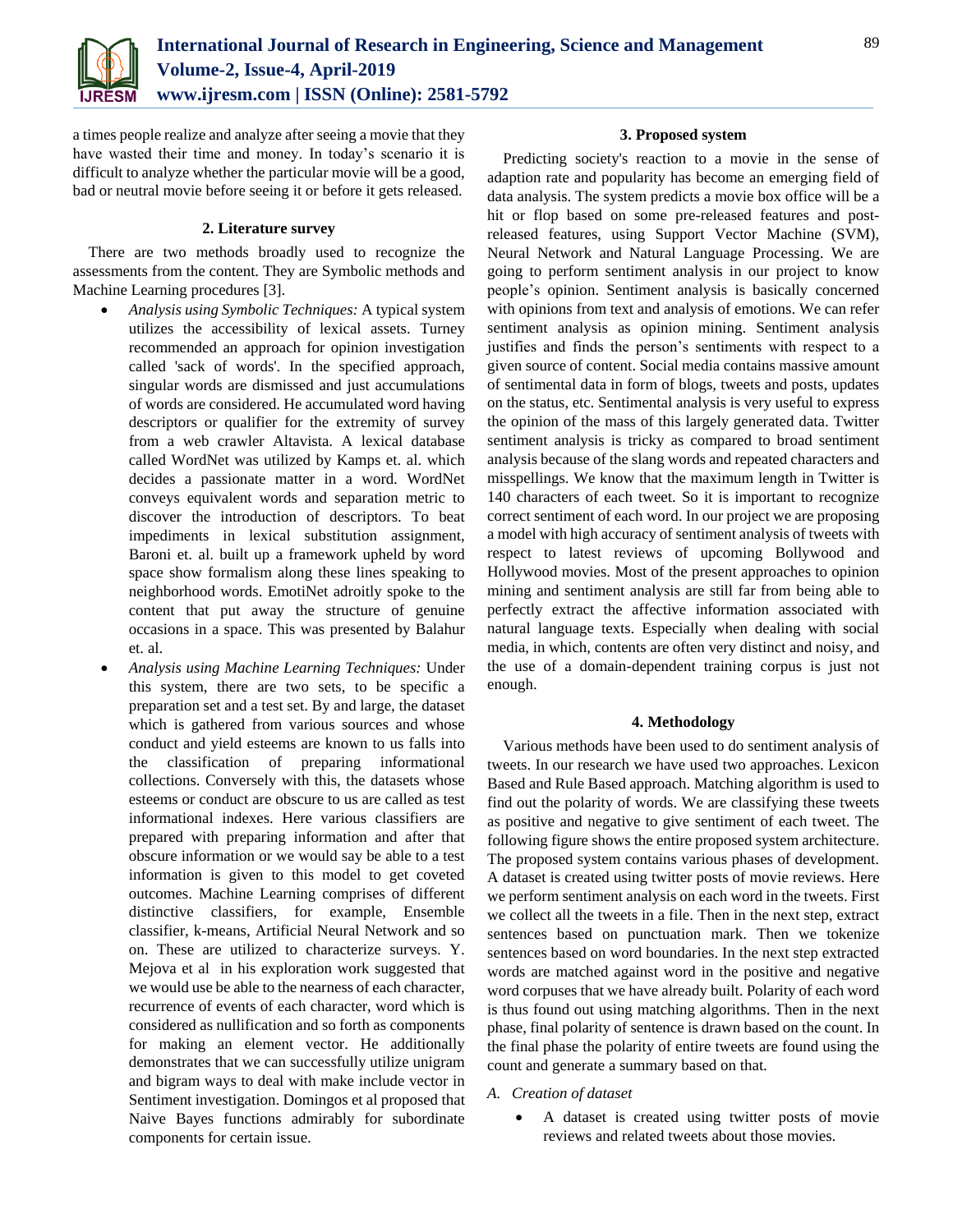

# **International Journal of Research in Engineering, Science and Management Volume-2, Issue-4, April-2019 www.ijresm.com | ISSN (Online): 2581-5792**

 The below table shows dataset used for (tweets) used for testing.

| Table 1                      |              |
|------------------------------|--------------|
| <b>Statistics of Dataset</b> |              |
| <b>Dataset</b>               | <b>Total</b> |
| <b>Training</b>              | 1000         |
| <b>Testing</b>               |              |

Tweets for testing are selected by eliminating all tweets containing words other than meaningful words in English. Thus, we got 500 tweets out of 1000.

# *B. Extraction and tokenization*

From all the tweets collected for testing, each tweet is separated from the file by keeping punctuation mark as the base. After that each word is extracted from the tweet by considering space between the words as its base. Each extracted word is called as a "token".

### *C. Creation of Word Corpuses*

A positive word corpus contains all possible positive words which are usually used in tweets similarly a negative word corpus is also created.

# *D. Matching Algorithm*

A matching algorithm is used to match words or sentences in a file against words or sentences in the corpuses. Since the words are separated from sentences, it is easy to compare that with each word in the two corpuses. This is nothing but the process of doing Lexicon Based Approach for calculating the polarity. Thus we will be able to find out the polarity of each word in the sentence. This process is repeated for the entire sentence in document.

# **5. Data flow Diagrams**





Fig. 1. DFD level0 for box office movie prediction system



Fig. 2. DFD level 1



Fig. 3. Use case diagram

### **6. Conclusion**

We did some preliminary study in using sentiment analysis to predict a movie's box office success. The results show that the box office success can be predicted by analyzing sentiment of the movies with simple metrics and pretty good accuracy. We understand that there might be more than one factor which affect the movie box office success, but we concentrate on sentiment analysis in this work. As sentiment analysis on twitter itself is a challenging topic, we feel that there is a long list of future work. However, this problem itself is an interesting and promising area.